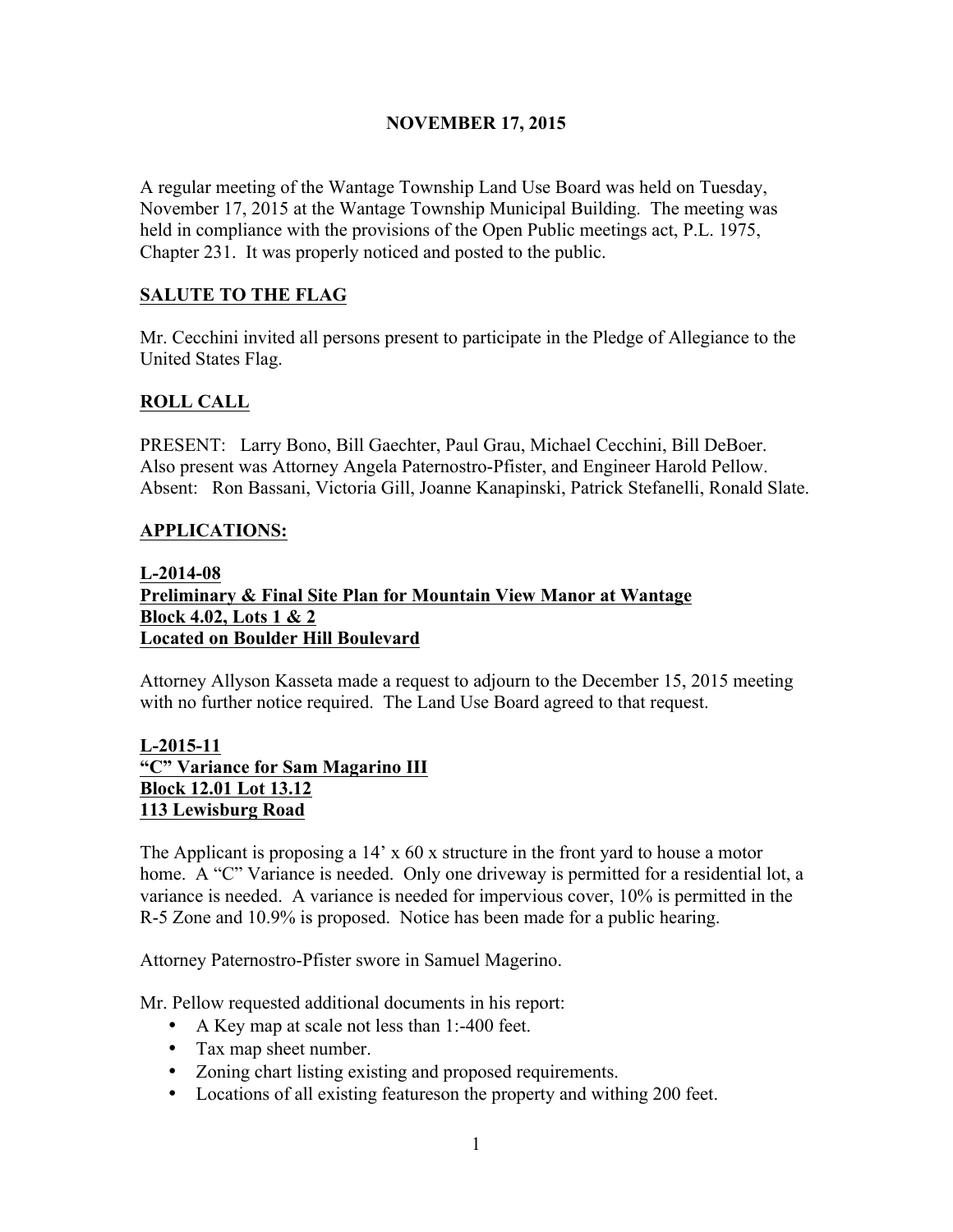• Preliminary architectural plans for all proposed buildings, including overall floor plans.

Since Mr. Magarino did not realize he had to submit the documents, the Board agreed to listen to testimony at this meeting, the missing Board members could listen to tapes of the testimony and they will be eligible to vote at the next meeting..

Mr. Magerino explained he would like to build a garage to cover his new Recreation Vehicle. When questioned about the additional driveway, Mr. Magarino explained he asked the former zoning official Kevin Kervatt if a permit was necessary and was told he did not need a permit. If he was told they were needed, he would have done so.

Mr. Magarino explained the topography of his property. In the rear the property has a steep slope, on the other side of the house is a pool. The side with the slope would require quite a bit of excavating, and would not be feasible to build there. Mr. Cecchini told the Board he did a sight walk and agreed there is no room in the rear of the property.

Mr. Cecchini opened the application to the Board; with no one wishing to speak, he closed it to the Board.

Mr. Magarino described to the Board a series of pictures of the property known as exhibit A1 through A6. Attorney Paternostro-Pfister asked Mr. Magarino if they describe the property fairly and accurately to which Mr. Magarino replied yes.

Due to an incomplete application, Mr. Grau made a motion seconded by Mr. Bono to table the application to the December 15, 2015 meeting with no further notice required. Ayes: Bono, Gaechter, Grau, DeBoer, and Cecchini. Nays: None.

### L-2013-02 Bajwa Fuel & Car Wash, LLCe Block 6, Lot 3.02 Located on Route 23

The Applicant is proposing to remove an existing pump island, and relocate the pumps. The Applicant wishes to extend the canopy by a 36' x 36' extension. The pump islands will be protected with 6" diameter bollards. The plan depicts a propane tank enclosure at the rear of the property. Notice has been made for a public hearing

Attorney Dennis McConnell from the firm McConnell, Lenard & Campbell requested the absent Board members listen to the testimony and vote on the matter at the December 15, 2015 meeting. Mr. Cecchini agreed to the request.

Angela Paternostro- Pfister swore in owner of the station Manjit Bajwa and Professional Engineer Tyler Vander Valk from Houser Engineering, 1141 Greenwood Lake Turnpike, Ringwood, NJ.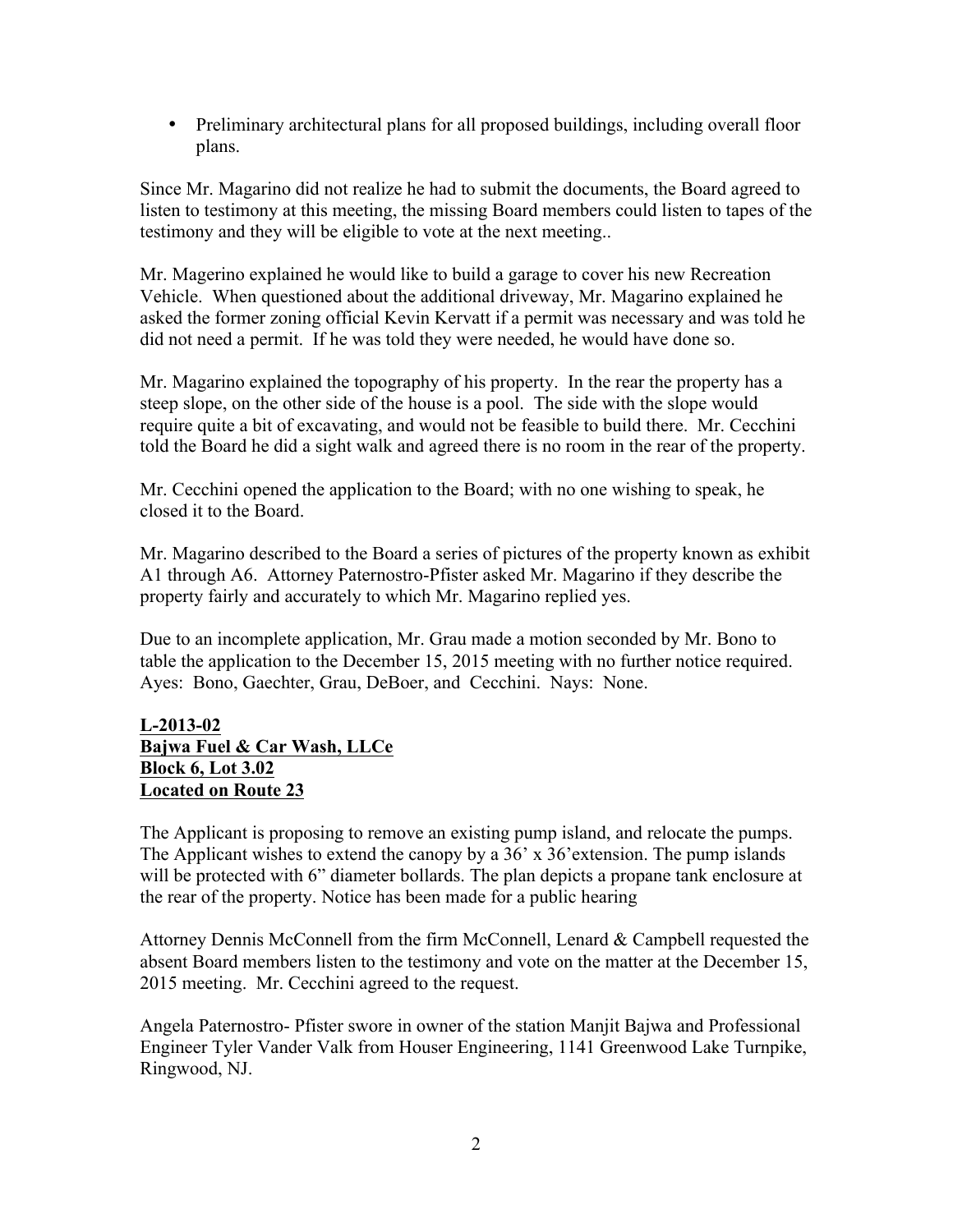Mr. Vander Valk said the applicant is before the board to improve the fueling area for safety and for better circulation around the diesel pumps.

Mr. Vander Valk discussed various photos, letters and maps introduced as exhibits.

Exhibit A1 two page site plan. Exhibit A2 a series of photos taken by the engineer. Exhibit A3 Correspondence from Houser engineering. Exhibit A4 flood hazard verification map. Exhibit A5 letter from state dated June 23 2015 regarding wetlands. Exhibit A6 permit from state of NJ flood hazard individual permit and a flood hazard area verification.

Bajwa Fuel/ Delta Gas's present hours of operation is from 4:00 am through 11:00 pm, Mr. Bajwa is requesting permission to operate 24 hours.

Mr. Pellow questioned the propane tanks in the rear of the property. Mr. Bajwa explained he has a permit to sell them.

There is LED lighting on the existing canopy, the applicant plans to install LED recessed lighting on the proposed canopy.

Mr. Pellow report question sewage flow calculation. Mr. Vander Valk explained the number of pumps at the service station calculates sewage flow. Although they have eight pumps, they do not have a store or a restaurant. The only restroom they have is for employees only.

Employees park in the front of the lot, customers stay in their cars, as there is no store.

Discussion ensued regarding the proposed signs. Currently they have three signs on the façade of the building. They wish to replace an existing sign with a smaller sign, still larger than the ordinance allows. Only one façade sign is permitted by town ordinance. Bajwa fuel is requesting three signs on the building. The size of the sign is calculated on a percentage of the façade. Bajwa Fuel was using three sides to calculate the size of the sign. They explained the building is on an angle to Route 23 they considered three sides to be the front of the building. After some discussion, Mr. Cecchini suggested using two of the sides that face Route 23. Three signs on the building are not necessary for recognition. Mr. Cecchini said the freestanding sign, with the prices, is the first sign people see and know instantly the type of business.

Mr. Cecchini opened the application to the board for any questions they may have. Mr. DeBoer asked if they were moving the underground tanks, to which the applicant responded the inlets only will be moved. With no further questions, Mr. Cecchini opened the application to the public for any questions or concerns, there being none, this portion of the meeting was closed to the public. The application once again was opened to the